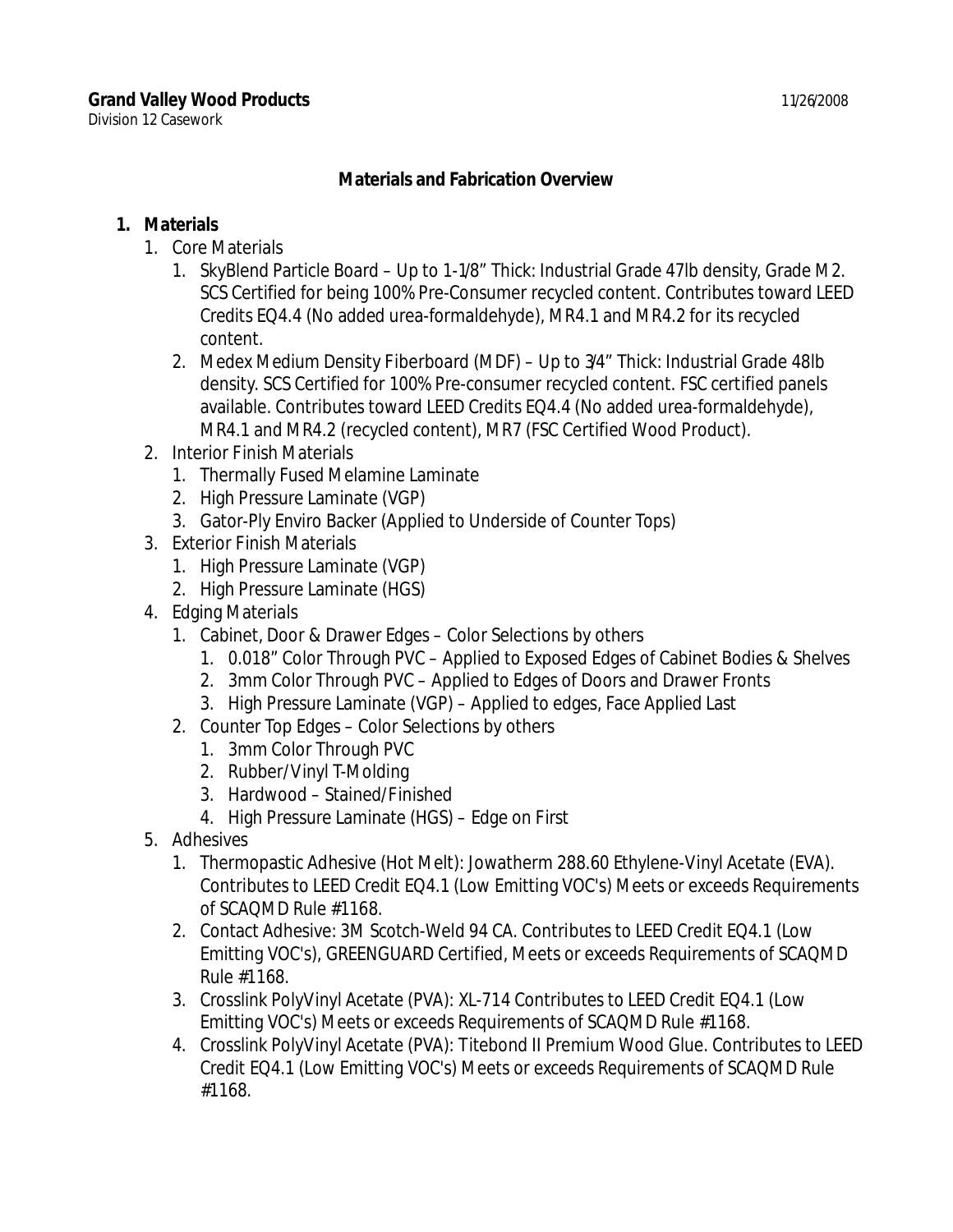## **2. Fabrication**

- 1. Cabinets, Counter Tops, and all other related millwork will be built to specifications provided by contractor or architect.
- 2. Counter Top Construction
	- 1. 1-1/4" thick top will consist of 1-1/8" particle board core (detail 1.1.1), high pressure laminate (HGS) on top surface, balanced with backer on bottom facing surface. Exposed edges to receive 3mm PVC, T-Mold, Hardwood or HPL.
	- 2. 1-1/2" thick top consist of a 3/4" particle board core with 3/4" build up on front and back of bottom face. High pressure laminate on top face, balanced with backer on bottom facing surface. Exposed edges to receive 3mm PVC, T-Mold, Hardwood or HPL self-edge.
	- 3. Splashes to be 4" high unless specified otherwise, and will be of the same material as the core of the top they install on. Faces and edges to be high pressure laminate, edges on last.
- 3. Base and Tall Cabinet Construction
	- 1. All Cabinet Parts have a 3/4" particle board core (unless specified otherwise)
	- 2. Bottoms and hangar rails are dadoed, glued and screwed to the sides. All intermediate (drawer) rails are also dadoed, glued and screwed to the sides.
		- 1. Rear hangar rail will be 3" deep
		- 2. Front hangar rail and all drawer rails will be 5" deep
		- 3. Sink Base cabinets will use no rear hangar rail, and the front hangar rail will be 7" high (vertically oriented). Steel brackets will be installed in all four corners of the base to provide rigidity. These brackets will also serve to secure the counter top.
	- 3. Backs are dadoed, glued and screwed to sides, inset 1/8" from back edge of sides to provide space to scribe cabinet to wall.
		- 1. Cabinets with finished backs will be flush, with the back covered by a single sheet of high pressure laminate (VGP) unless prohibited by grain or pattern of selected laminate.
	- 4. Toe bases will be 4" high and integral to the cabinets unless specified otherwise. The cabinets will be installed with this base raw, to be finished after installation by others in accordance with the appropriate specifications.
	- 5. Adjustable shelves in widths up to and including 36" to be 3/4" thick, wider than 36" to be 1" thick particle board core. Shelf faces to match interior finish of cabinet. Front edge will be banded with 0.018" PVC to match cabinet interior.
- 4. Wall Cabinet Construction
	- 1. All Cabinet Parts have a 3/4" particle board core (unless specified otherwise)
	- 2. Tops and bottoms are dadoed, glued and screwed to the sides.
	- 3. Backs are fully captured 3/4" thick panels, inset 1/8" to provide a scribe for installation. Backs are dadoed, glued and screwed to sides, top and bottom.
	- 4. Adjustable shelves in widths up to and including 36" to be 3/4" thick, wider than 36" to be 1" thick particle board core. Shelf faces to match interior finish of cabinet. Front edge will be banded with 0.018" PVC to match cabinet interior.
- 5. Drawer Construction
	- 1. Drawer boxes to be constructed of 3/4" particle board with thermally fused melamine laminate faces. Drawer box to have front independent of cabinet drawer front. All exposed drawer box edges to be banded with White 0.018" PVC.
	- 2. Front and back are hardwood doweled and glued to the sides.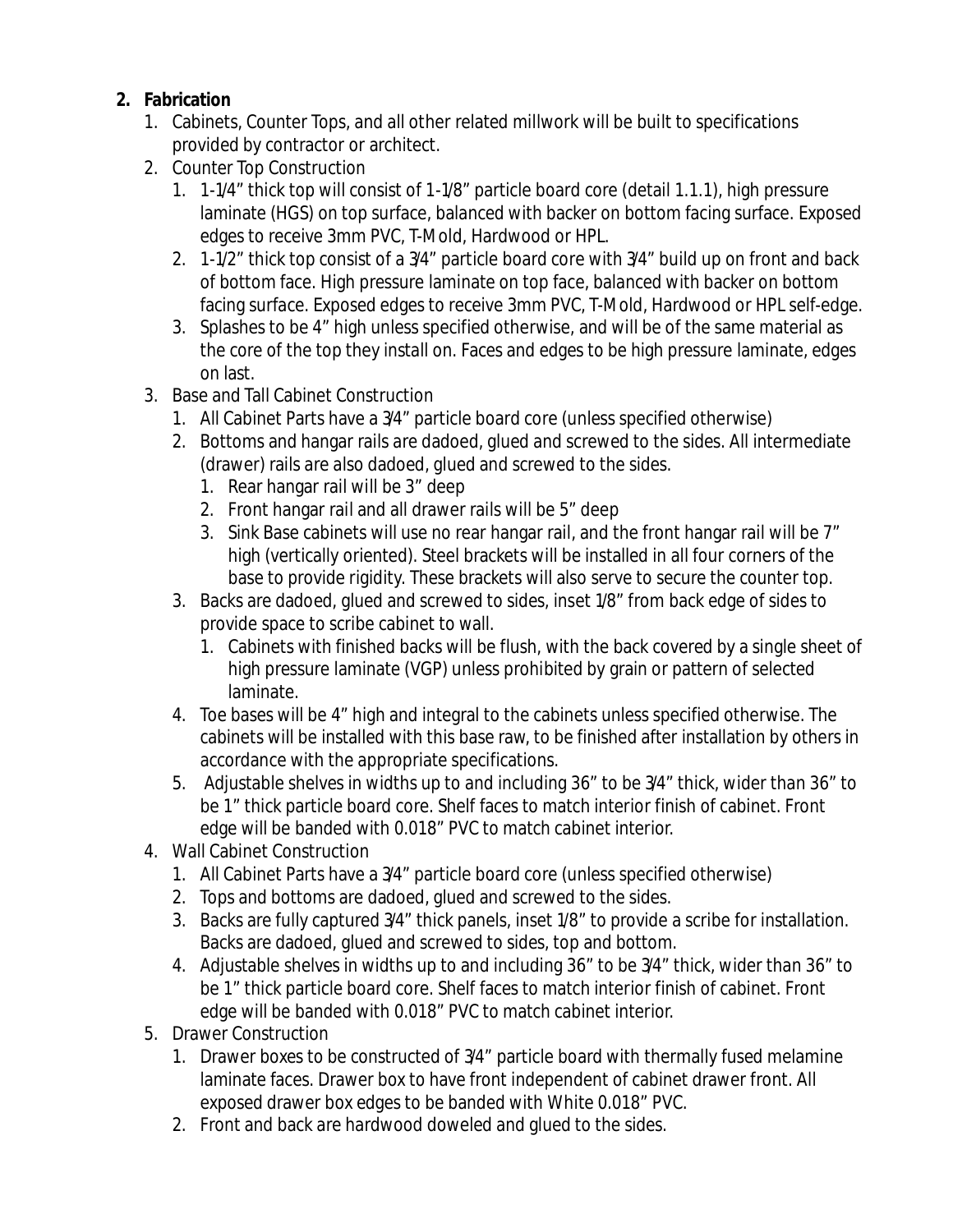- 3. Bottoms are fully captured and are dadoed, glued and screwed to sides, front and back.
- 4. File drawers are fitted with a rail system for letter or legal sized filing, with cross-rails that can be set for lateral filing.
- 6. Doors/Drawer Fronts
	- 1. All Doors and Drawer fronts will be 3/4" particle board core, with high pressure laminate (VGP) on both sides.
	- 2. All door and drawer front edges will be finished with 3mm Color through PVC (unless specified otherwise).

## **3. Hardware**

- 1. Hinges
	- 1. Concealed
		- 1. 120° Blum full overlay clip-top
		- 2. 120° Blum half-cranked clip top
		- 3. 170° Blum full overlay clip top
	- 2. Institutional
		- 1. 270° 5 Knuckle with Hospital Tips and Non-Removable Pins
	- 3. Quantities
		- 1. Doors Up to 48" in height will have 2 hinges
		- 2. Doors 48" to 72" will have 3 hinges
		- 3. Doors Taller than 72" will have 4 hinges
- 2. Pulls
	- **1.** 4" O.C. Metal Wire Pull in Brushed Nickel Finish. Pull complies with ADA Spec #4.1.3.9**.**
- 3. Drawer Slides
	- 1. Standard, Medium & Pencil Drawers will have Bottom Edge Mounted ¾ Extension Self-Closing White Epoxy Slides with a 100lb Capacity.
	- 2. Large & File drawers will have Bottom Edge Mounted Full Extension Self-Closing White Epoxy Slides with a 150lb Capacity.
- 4. Adjustable Shelf Supports
	- 1. Transparent Plastic Double 5mm Pin Support that Locks both 3/4" and 1" Shelves. Installation and adjustment using 32mm O.C. Lineboring provided on all cabinet Sides.
- 5. Locks CompX Timberline Polished Nickel Finish
	- 1. All Lock Cylinder bodies accept the same Lock Plugs, so many different types of locks can be Master Keyed, or even keyed alike.
	- 2. Double Door Locks on all 2 Door Cabinets, eliminating the need for elbow catches
	- 3. Cam Locks on all Single drawers
	- 4. Gang Locks on drawer banks
- 6. Closet Rod
	- 1. Knape & Vogt 770 or Equivalent Rod in Chrome Finish
	- 2. Knape & Vogt 734 or Equivalent Flange in Chrome Finish
- 7. File Drawer System
	- 1. Letter Timberline FF-SK2
	- 2. Legal Timberline FF-SK3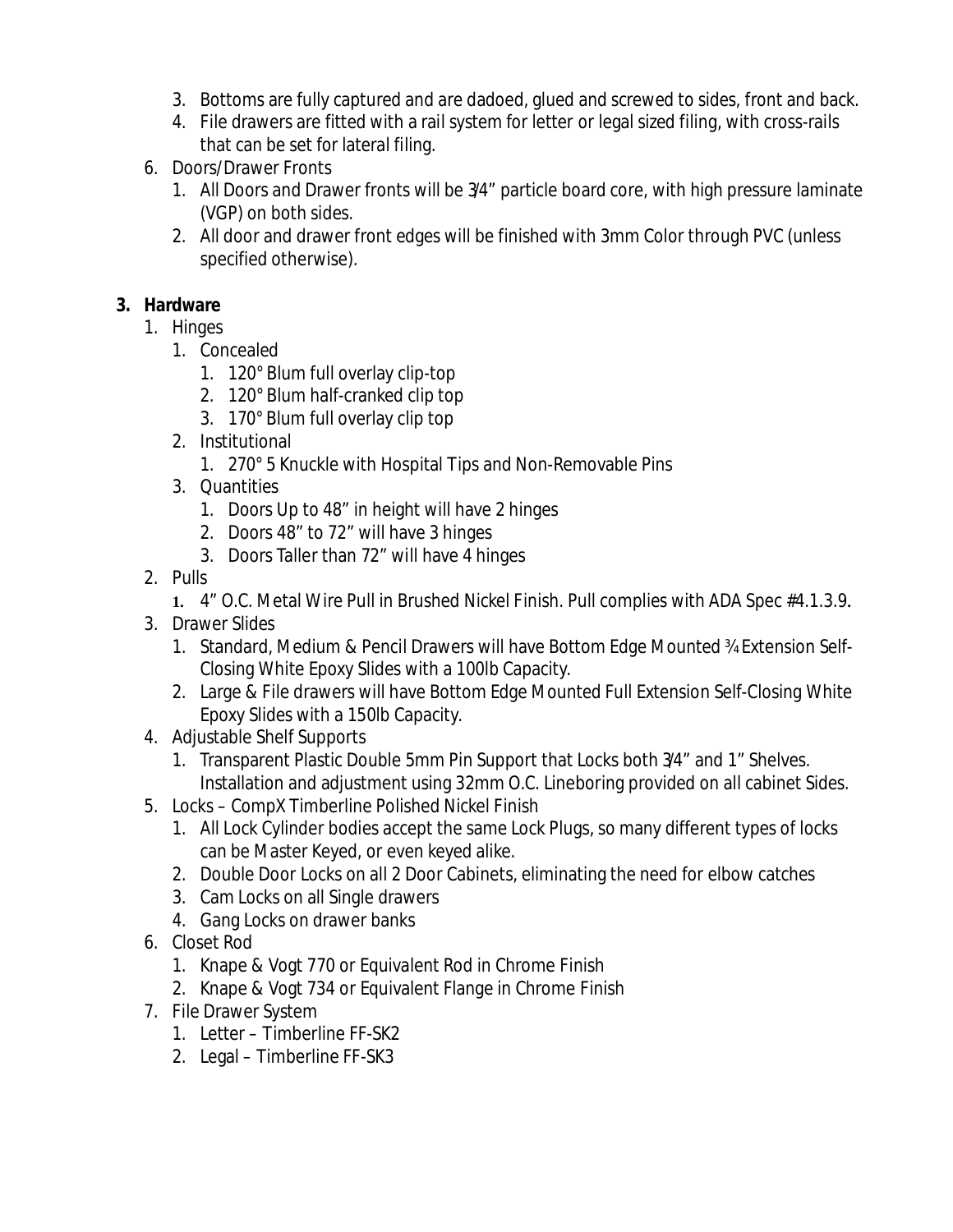



- 1. Doors and Drawer Fronts are Made from 2 Sided GP-28 Panels with an 11/16" Engineered Wood Core
- 2. Door & Drawer Pulls are 4" on Center Metal Wire Pulls with a Dull Chrome Finish
- 3. Drawer Boxes made from 3/4" Engineered Wood with Thermally Fused Melamine and .018" PVC Edging on 100 Pound Bottom Mounted 3/4 Extension Self-Closing Epoxy Coated Slides
- 4. Blum 120° Self-Closing Full Overlay Concealed Hinges
- 5. 5mm Lineboring 32mm on Center Spacing for Adjustable Shelves
- 6. Clear Plastic Dual Pin Shelf Clip Locks both 3/4" & 1" Shelves
- 7. 3/4" Thick Back Inset 1/8" Standard Dado - Glue - Screw Construction Throughout Base
- 8. Integral 4" Toekick
- 9. All exposed Cabinet Edges to Have .018" Color-Thru PVC Banding
- 10. Exposed Cabinet Ends Finished Using a Single Piece of GP-28 Plastic Laminate
- 11. Doors and Drawer Fronts Edged with 3mm Color-Thru PVC to Match Plastic Laminate on Faces
- 12. Thermally Fused Melamine Interior

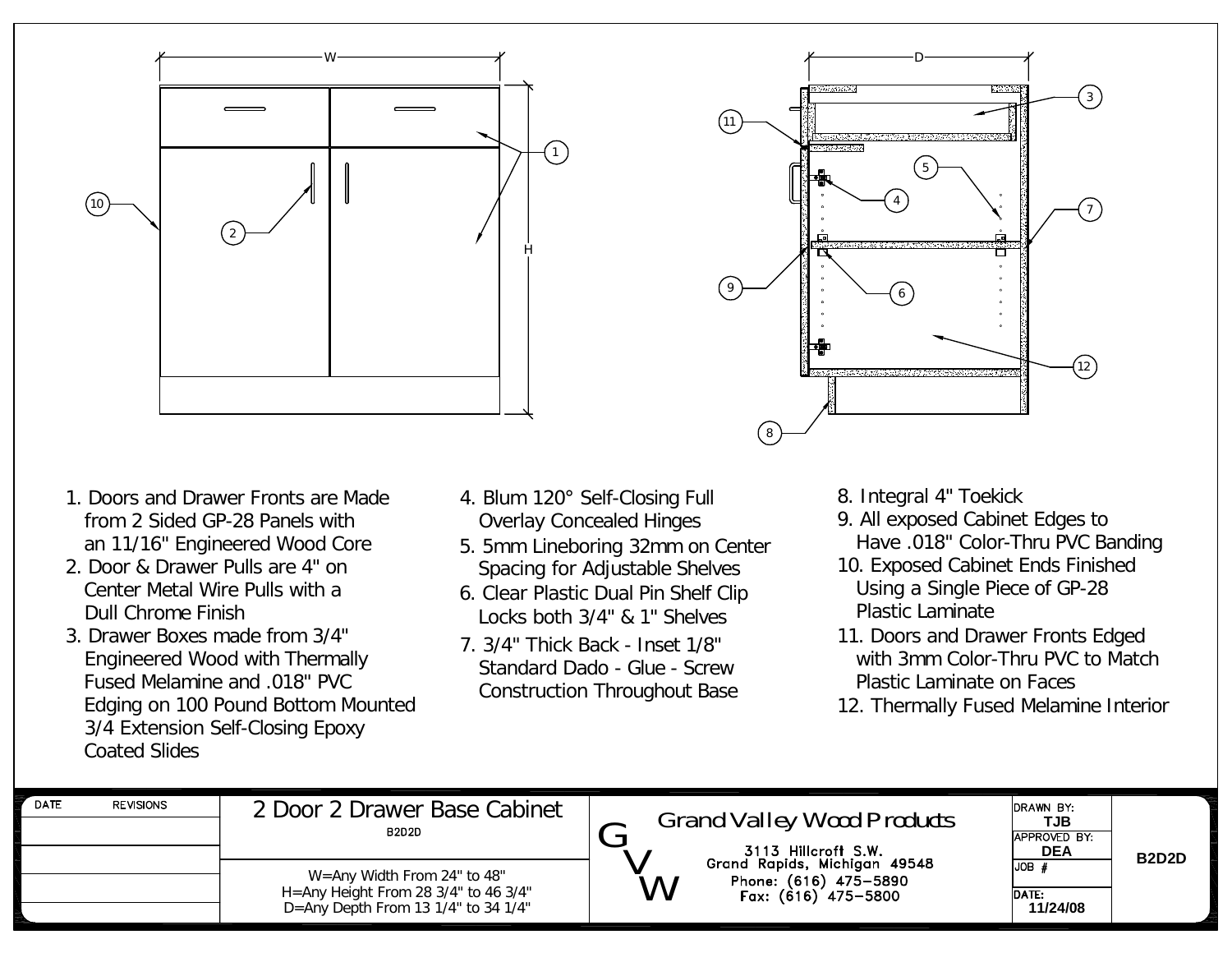



- 1. Doors and Drawer Fronts are Made from 2 Sided GP-28 Panels with an 11/16" Engineered Wood Core
- 2. Door & Drawer Pulls are 4" on Center Metal Wire Pulls with a Dull Chrome Finish
- 3. Drawer Boxes made from 3/4" Engineered Wood with Thermally Fused Melamine and .018" PVC Edging on 100 Pound Bottom Mounted 3/4 Extension Self-Closing Epoxy Coated Slides
- 4. Blum 120° Self-Closing Full Overlay Concealed Hinges
- 5. 5mm Lineboring 32mm on Center Spacing for Adjustable Shelves
- 6. Clear Plastic Dual Pin Shelf Clip Locks both 3/4" & 1" Shelves
- 7. 3/4" Thick Back Inset 1/8" Standard Dado - Glue - Screw Construction Throughout Base
- 8. Integral 4" Toekick
- 9. All exposed Cabinet Edges to Have .018" Color-Thru PVC Banding
- 10. Exposed Cabinet Ends Finished Using a Single Piece of GP-28 Plastic Laminate
- 11. Doors and Drawer Fronts Edged with 3mm Color-Thru PVC to Match Plastic Laminate on Faces
- 12. Thermally Fused Melamine Interior

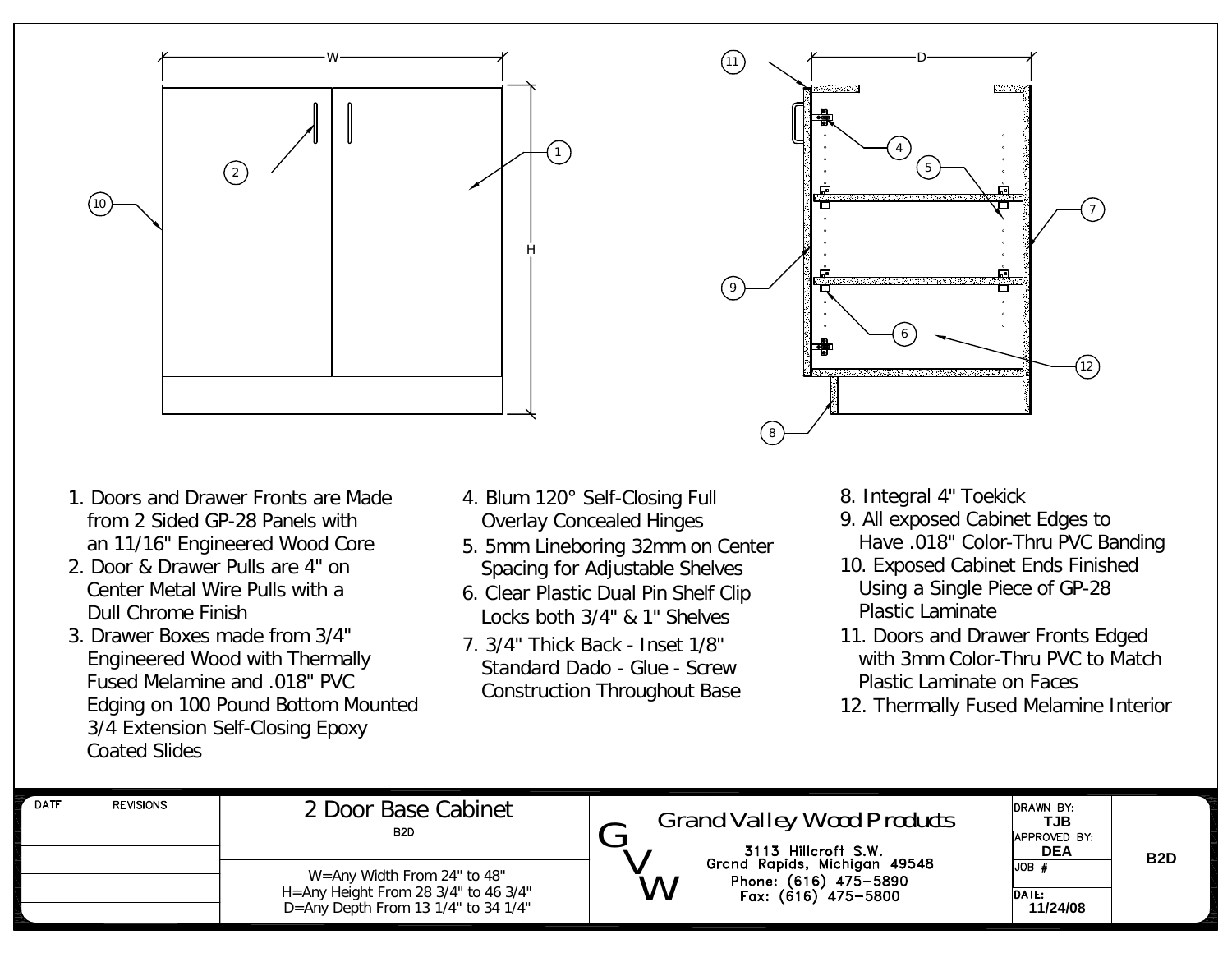



- 1. Doors and Drawer Fronts are Made from 2 Sided GP-28 Panels with an 11/16" Engineered Wood Core
- 2. Door & Drawer Pulls are 4" on Center Metal Wire Pulls with a Dull Chrome Finish
- 3. Drawer Boxes made from 3/4" Engineered Wood with Thermally Fused Melamine and .018" PVC Edging on 100 Pound Bottom Mounted 3/4 Extension Self-Closing Epoxy Coated Slides
- 4. Blum 120° Self-Closing Full Overlay Concealed Hinges
- 5. 5mm Lineboring 32mm on Center Spacing for Adjustable Shelves
- 6. Clear Plastic Dual Pin Shelf Clip Locks both 3/4" & 1" Shelves
- 7. 3/4" Thick Back Inset 1/8" Standard Dado - Glue - Screw Construction Throughout Base
- 8. Integral 4" Toekick
- 9. All exposed Cabinet Edges to Have .018" Color-Thru PVC Banding
- 10. Exposed Cabinet Ends Finished Using a Single Piece of GP-28 Plastic Laminate
- 11. Doors and Drawer Fronts Edged with 3mm Color-Thru PVC to Match Plastic Laminate on Faces
- 12. Thermally Fused Melamine Interior

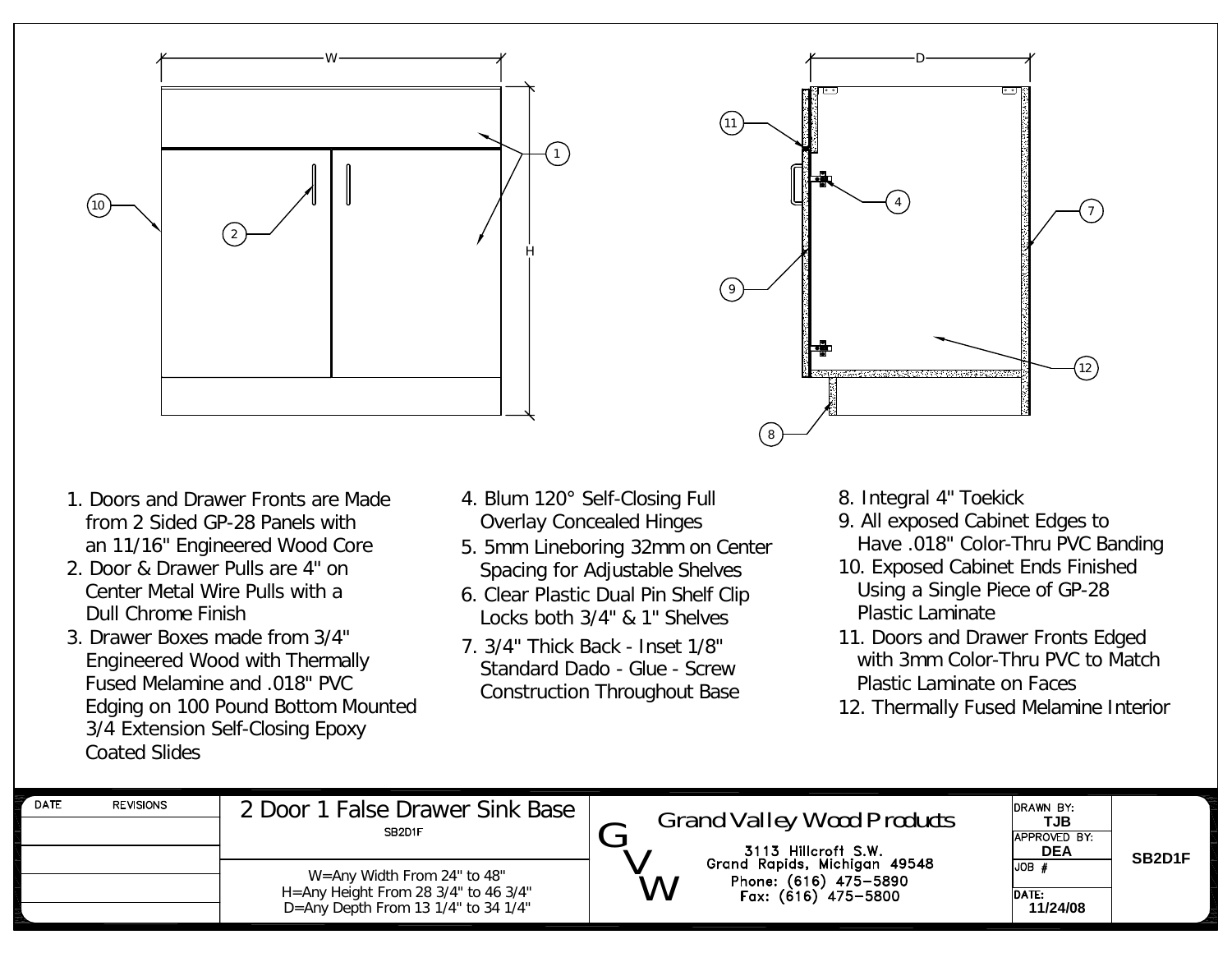

- 1. Doors and Drawer Fronts are Made from 2 Sided GP-28 Panels with an 11/16" Engineered Wood Core
- 2. Door & Drawer Pulls are 4" on Center Metal Wire Pulls with a Dull Chrome Finish
- 3. Drawer Boxes made from 3/4" Engineered Wood with Thermally Fused Melamine and .018" PVC Edging on 100 Pound Bottom Mounted 3/4 Extension Self-Closing Epoxy Coated Slides
- 4. Blum 120° Self-Closing Full Overlay Concealed Hinges
- 5. 5mm Lineboring 32mm on Center Spacing for Adjustable Shelves
- 6. Clear Plastic Dual Pin Shelf Clip Locks both 3/4" & 1" Shelves
- 7. 3/4" Thick Back Inset 1/8" Standard Dado - Glue - Screw Construction Throughout Base
- 8. Integral 4" Toekick
- 9. All exposed Cabinet Edges to Have .018" Color-Thru PVC Banding
- 10. Exposed Cabinet Ends Finished Using a Single Piece of GP-28 Plastic Laminate
- 11. Doors and Drawer Fronts Edged with 3mm Color-Thru PVC to Match Plastic Laminate on Faces
- 12. Thermally Fused Melamine Interior